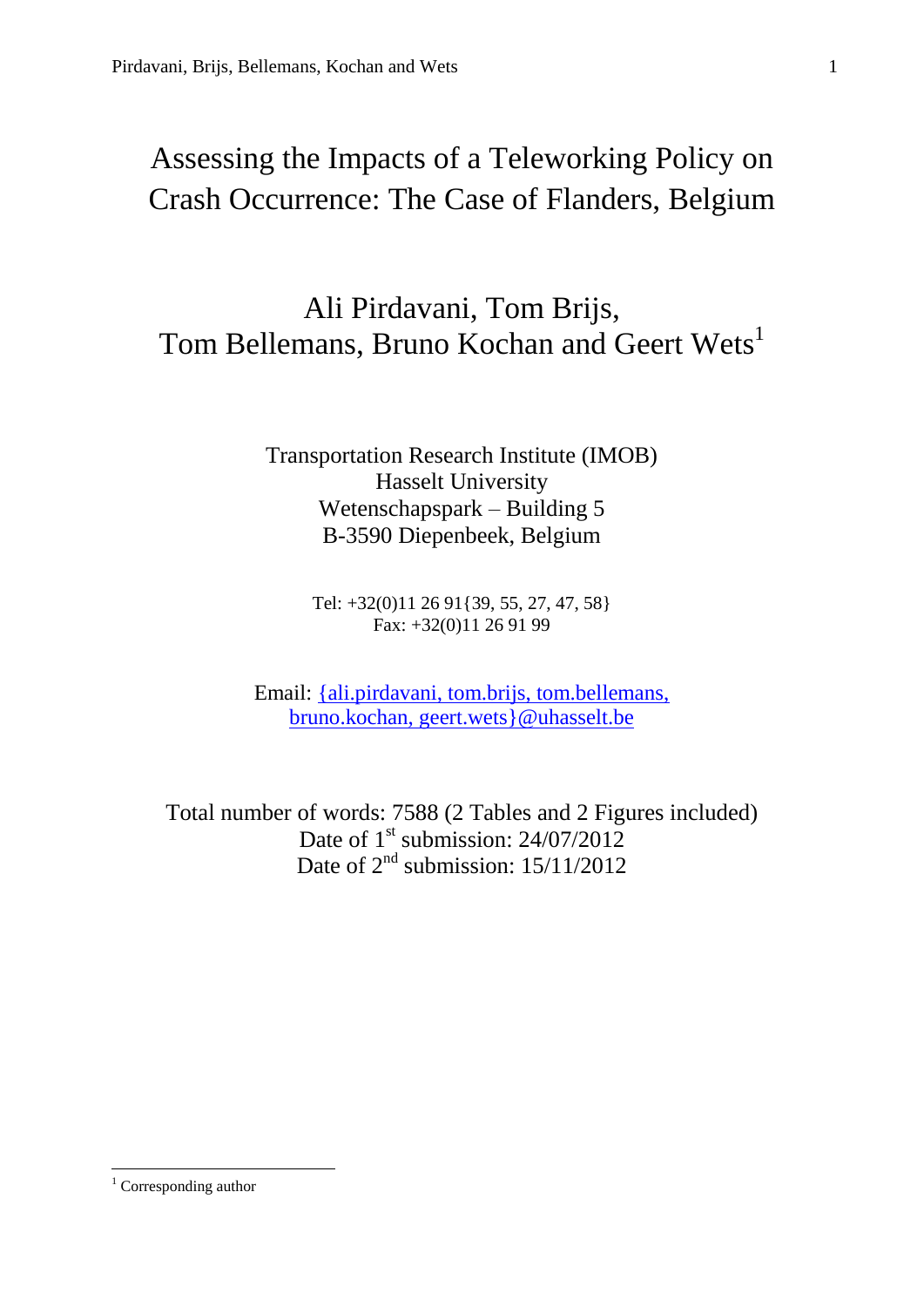# **ABSTRACT**

 Travel demand management (TDM) consists of a variety of policy measures that affect the effectiveness of transportation systems by changing travel behavior. The primary objective of such TDM strategies is not to improve traffic safety, although their impact on traffic safety should not be neglected. The main purpose of this study is to simulate the traffic safety impact of conducting a teleworking scenario (i.e. 5% of the working population engages in teleworking) in the study area, Flanders, Belgium. Since TDM strategies are usually conducted at a geographically aggregated level, crash prediction models (CPMs) should also be developed at an aggregate level. Given that crash occurrences are often spatially heterogeneous and are affected by many spatial variables, the existence of spatial correlation in the data is also examined. The results indicate the necessity of accounting for the spatial correlation when developing crash prediction models. Therefore zonal crash prediction models (ZCPMs) within the Geographically Weighted Generalized Linear Modeling (GWGLM) framework are developed to incorporate the spatial variations in association between the number of crashes (NOCs) (including fatal, severe and slight injury crashes recorded between 2004 and 2007) and other explanatory variables. Different exposure, network and socio-demographic variables of 2200 traffic analysis zones (TAZs) are considered as predictors of crashes. An activity-based transportation model framework is adopted to produce detailed exposure metrics. This enables to conduct a more detailed and reliable assessment while TDM strategies are inherently modeled in the activity-based models. In this study, several ZCPMs with different severity levels and crash types are developed to predict the NOCs for both the null and the teleworking scenario. The models show a considerable traffic safety benefit of conducting the teleworking scenario due to its impact on the reduction of total Vehicle Kilometers Traveled (VKT) by 3.15%. Implementing the teleworking scenario is predicted to reduce the annual VKT by 1.426 billion and total 26 NOCs to decline by 2.62%.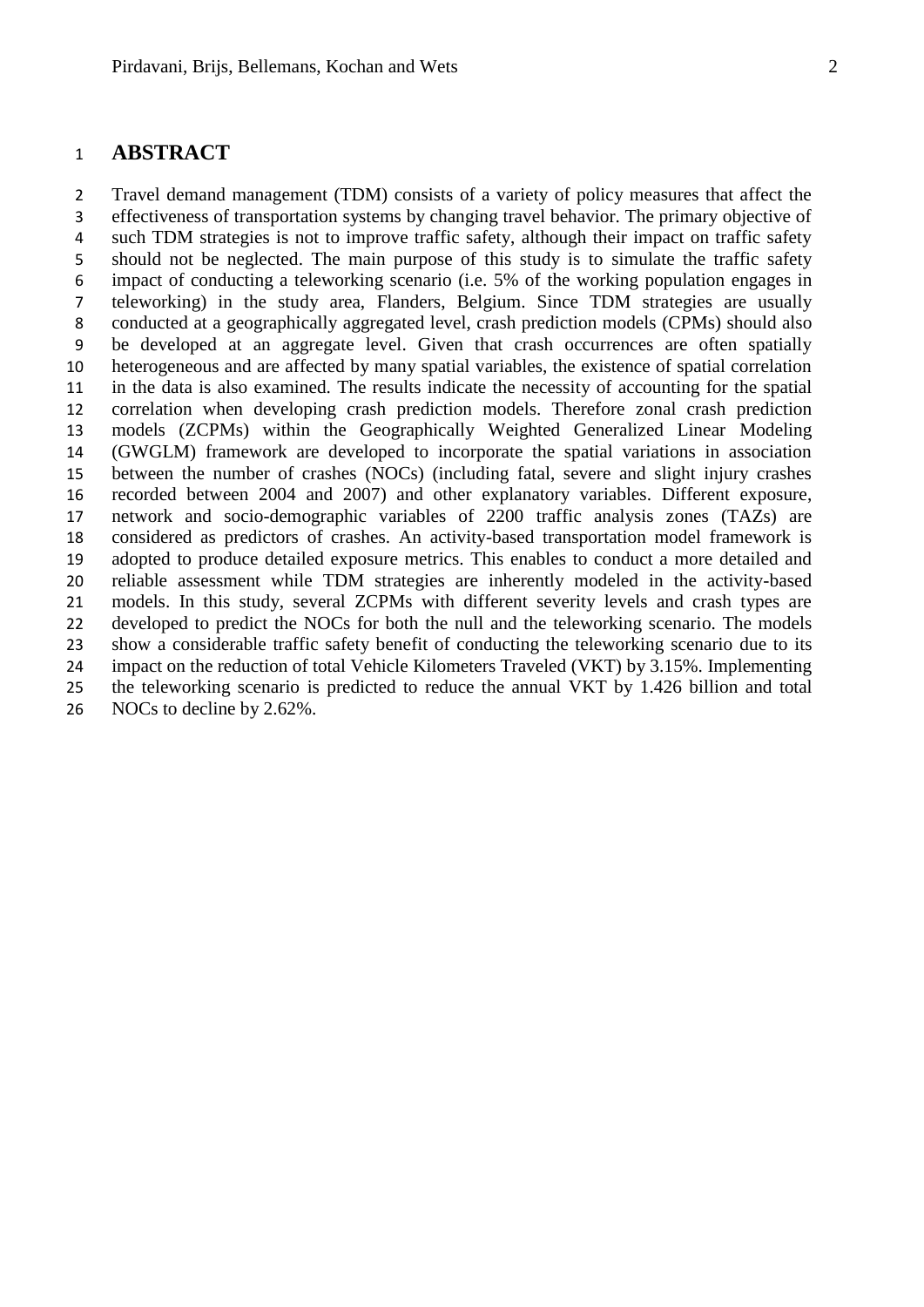# **INTRODUCTION**

 Urbanization and population growth together with employment and motor vehicle growth largely and negatively affect transportation systems' performance. To diminish these negative impacts, different policy measures and strategies have been applied by authorities. These programs and strategies that promote more efficient use of transportation systems are generally called TDM strategies (*1*). TDM therefore consists of several policies and strategies which aim to overcome transportation problems by means of mode shift (e.g. using public transportation instead of cars, biking for short distance trips or carpooling), travel time shift (e.g. avoiding traffic peak-hours by leaving home/the work place earlier or later) or travel demand reduction (e.g. teleworking). In general, TDM strategies are implemented to improve transportation systems' efficiency. However, their potential secondary impacts such as traffic safety or environmental effects should not be overlooked.

 "Teleworking" is a general term used when application of telecommunication systems substitutes for actual travel to the work place. Teleworking is one of the most popular and effective components of commute trip reduction programs (*2*). Teleworking can significantly reduce participating employees' commute travel and consequently the total distance traveled. As mentioned earlier, TDM strategies usually have consequential impacts (e.g. impacts of reduced travel demand after applying a teleworking strategy) such as traffic safety, which is interesting to be investigated. To the best of our knowledge, traffic safety impacts of teleworking as a TDM strategy have not been investigated before in a proactive manner. The main goal of this study is therefore to evaluate the road safety impacts of a teleworking scenario by coupling ZCPMs with an activity-based model for Flanders, Belgium. This way, the behavioral impact of the TDM scenario in terms of traffic demand is incorporated in the safety analysis. By assigning traffic demand to the road network, the impacts of responses to TDM, such as changes in trip planning, route choice and modal choice are incorporated into the analysis.

 The most immediate and direct impacts of teleworking are travel demand and consequently a reduction of total distance traveled. Previous research has evaluated these impacts from individual and global points of views; i.e. some studies focused on the changes of only telecommuter's behavior and their travel pattern (individual) whereas other studies investigate the effects of a telecommuting strategy on a more global level.

 Henderson and Mokhtarian (*3*) compared the differences in non-telecommuting days and telecommuting days for a telecommuting group. They showed that vehicle miles traveled (VMT) and the number of daily trips reduced by 66.5% and 31.9%, respectively. Koenig et al. (*4*) compared participants' telecommuting day travel behavior with their non- telecommuting behavior. They concluded that the number of person vehicle trips reduced by 27% while VMT decreased by 77%. Moreover, Mokhtarian and Varma (*5*) compared several travel indicators between telecommuting days and non-telecommuting days for a sample of 72 center-based telecommuters in California. An average reduction of 11.9% in person miles traveled and 11.5% in VMT was found over a five-day work week.

 In a study conducted by Nilles (*6*), it was estimated that if 10% of the workforce telecommutes on any given day, total vehicle travel would decline by 4%. Results of another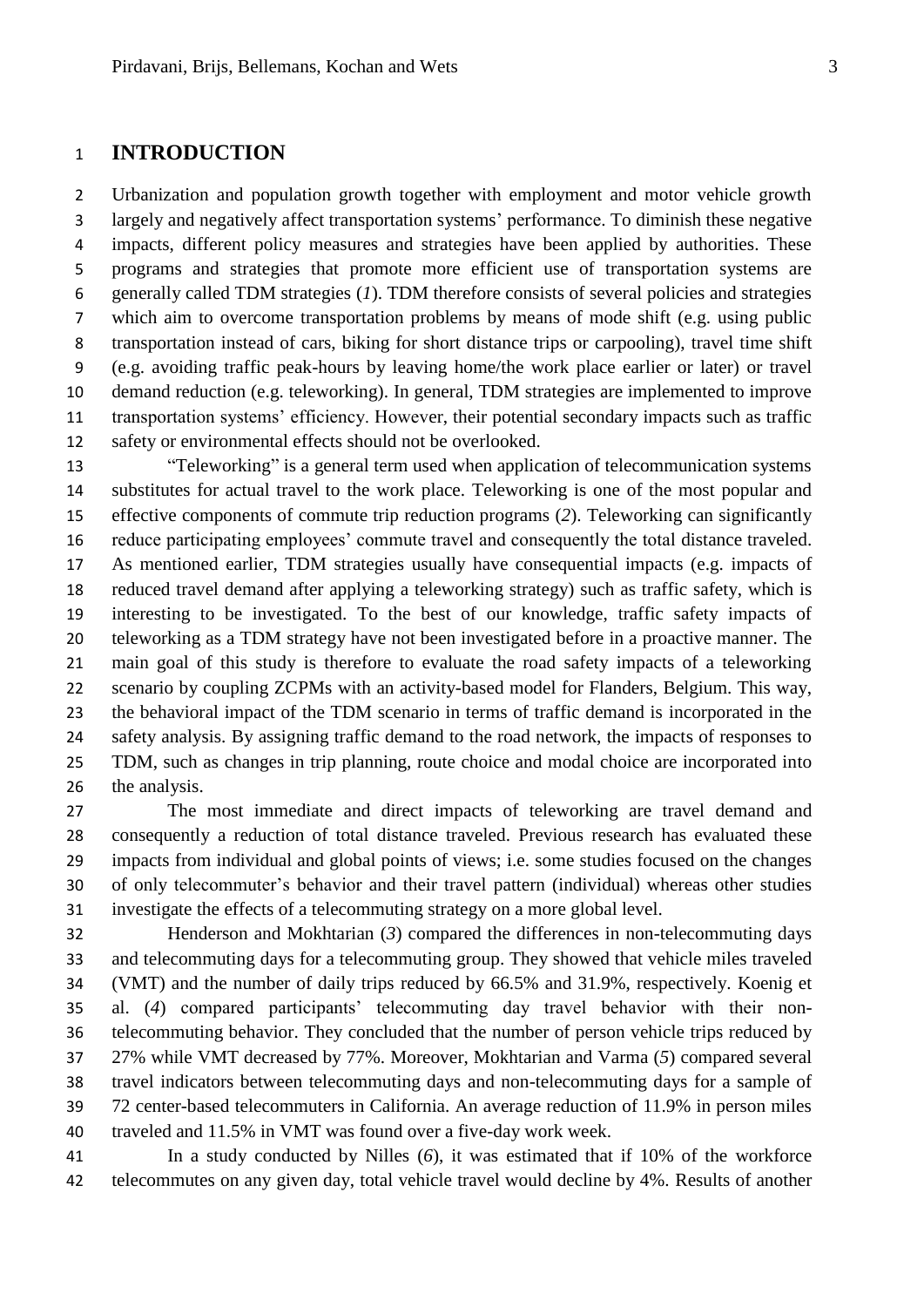study (*7*) indicated that estimated VMT without telecommuting would have been 1.78% to 3.31% higher compared to the observed VMT, with a mean impact of 2.12%. in another study, Choo and Mokhtarian (*8*) found that teleworking appears to reduce VMT as little as 0.34%. In contrast to the above mentioned studies which report a relatively modest impact of teleworking on distance traveled, other studies report quite higher numbers. For instance, Vu and Vandebona (*9*) estimated a reduction of 10.8% to 15.46% in VKT after evaluating different teleworking scenarios in Australia. Dissanayake and Morikawa (*10*) investigated the reductions of VKT for car and motorcycle travel after a telecommuting policy implementation. The results revealed that the telecommuting policy proposed in their study significantly reduces congestion and vehicle usage reduces by 18–20%.

 Based on the literature, it can be concluded that although teleworking seems to decrease significantly the amount of VKT, individual estimations by different studies tend to vary strongly. This uncertainty was also reported by Choo et al. (*7*) who claimed that a wide range of answers to the question of "what impact on travel?" can be obtained. They concluded that although teleworking has a statistically significant impact on reducing travel demand, the magnitude of this impact would not be very extraordinary. The main focus of this paper is not to assess the magnitude of the impact of teleworking on distance traveled, however, it is important to assure that the estimates of our study are reasonable and in line with the findings of other studies.

 Kochan et al. (*11*) studied the effects of teleworking on total distance traveled in Flanders, Belgium. It was reported that in 2002, in Flanders, the total distance traveled decreased by 1.6% where the proportion of teleworkers that telework on a working day was 3.8% (*11*). These results are in line with the findings of literature. Therefore, our study will be based on the framework presented in Kochan et al. (*11*), although we simulate a 5% of the working population engages in teleworking instead of 3.8% (detailed information about implementation of this teleworking scenario is provided in the next section of the paper).

 It can be concluded that the cause-effect relationship between teleworking and a reduction in VKT is well-established. Moreover, the relation between different types of exposure metrics (e.g. number of trips or VKT) and crashes has also been reported and well documented in literature (*12–17*) and although exposure might not be the direct cause of crash occurrence, but is a major predictive variable to estimate the number of crashes. Therefore, it is plausible to utilize the association between the teleworking scenario and the number of crashes so as to evaluating the traffic safety impacts of such TDM strategy.

 The structure of this paper is as follows. Initially, the activity-based model and the procedure of implementing the teleworking scenario will be briefly introduced. In the next sections the data preparation, model construction and the teleworking scenario evaluation process will be demonstrated. Finally, the results of this evaluation will be shown followed by the final conclusions and discussion.

# **IMPACT OF TELEWORKING ON TRAVEL DEMAND**

 Traditionally, travel was assumed to be the result of four subsequent decisions which were modeled separately, also referred to as four-step models. More recently, several studies claim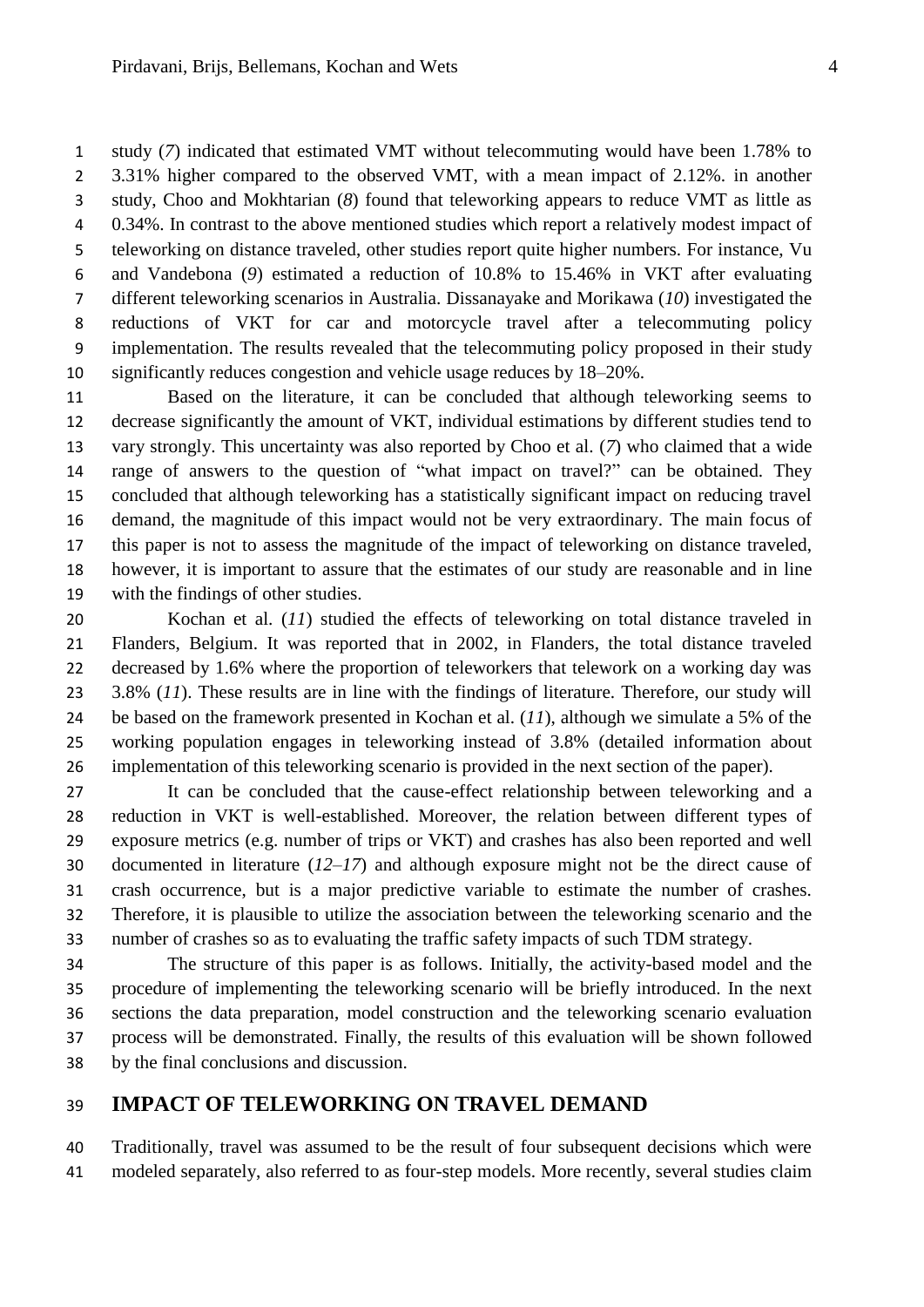that travel plays a rather isolated role in these models and the reason why people undertake trips is neglected completely. This gave rise to a new framework of models, called activity- based transportation models. The main difference between four-step models and activity- based transportation models is that the latter try to predict interdependencies between several facets of activity profiles (*18*). The major advantages of activity-based models are that they deal with participation of various types of activities during a day. Moreover, a microsimulation approach which considers a high behavioral realism of individual agents is often adopted in these type of models (*11*). Interactions between family members like using the household vehicles, sharing household responsibilities or performing joint activities affect people's travel behavior. Four-step models that ignore such linkages, misstate people's responses to TDM strategies. As a result, activity-based models are capable of treating TDM strategies and policy issues more effectively compared to four-step models (*19*).

#### **FEATHERS Framework**

 The FEATHERS (Forecasting Evolutionary Activity-Travel of Households and their Environmental RepercussionS) framework (*20*) was developed to facilitate the development of activity-based models for transportation demand in Flanders, Belgium. The real-life representation of Flanders is embedded in an agent-based simulation model which consists of over six million agents, each agent representing one member of the Flemish population. A sequence of 26 decision trees are used in the scheduling process and decisions are based on a number of attributes of the individuals (e.g. age, gender), the households (e.g. number of cars) and the geographical zones (e.g. population density, number of shops). For each agent with its specific attributes, the model simulates whether an activity (e.g. shopping, working, leisure activity, etc.) is going to be carried out or not. Subsequently, amongst others, the location, transport mode and duration of the activity are determined, taking into account the attributes of the individual (*21*). Traffic demand is subsequently assigned to the road network in such a way that an equilibrium is established between transportation demand and supply (*22*), which results in a time-dependent traffic state on the road network. In order to run, calibrate and validate the activity-based model, three major types of data are required (*23*); data describing the environment (e.g. population density, level of service of the transportation networks), a synthetic population which is simulated and finally activity-travel data originating from a representative sample of the population from which the human behavior is derived.

### **Implementation of Teleworking Scenario in FEATHERS**

 It is known from literature that one of the major advantages of the activity-based modeling approach is its sensitivity to scenarios that are generally important in transport planning and policy making (*24*). In contrast to trip-based and tour-based models, activity-based models are sensitive to institutional changes in society in addition to land-use and transportation- system related factors. Such changes are related to work times and work durations of individuals and opening hours of stores or other facilities for "out-of-home" activities. More information about this procedure can be found in (*11*).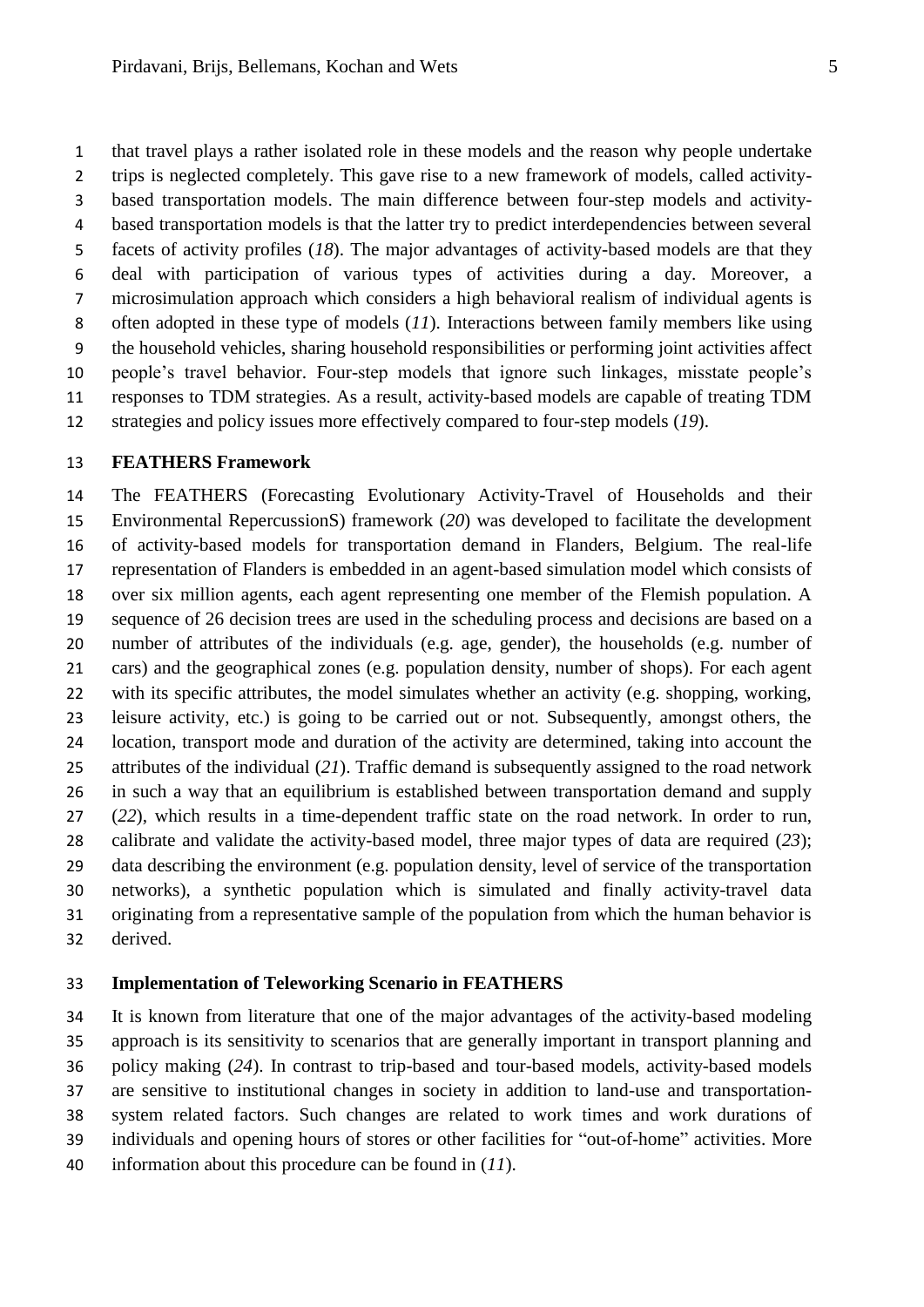# **MACRO-LEVEL CRASH PREDICTION APPROACH**

 CPMs can be developed at different levels of aggregation, for instance at the local level (road and intersection) or at the regional level (e.g. TAZ). Recently, crash analyses at a regional level receives more and more attention. Several studies examined the association of a collection of zone-level factors such as traffic patterns, socio-demographic and socio- economic variables, land use patterns and weather conditions with crashes, aggregated by a specific spatial scale (*13*), (*16*), (*17*), (*25–36*). Macro-level crash analyses can provide important information enabling for instance in cross-sectional comparisons between different zones, or to identify safety problems in specific zones and therefore, safety interventions could be implemented to improve the traffic safety situation (*35*). Furthermore, it is indispensable to take traffic safety into account already during the planning stage of transportation projects. To do so, traffic safety impacts of different transportation project alternatives should be compared and assessed by a number of factors which have zone-level characteristics (*35*).

 Moreover, TDM strategies are usually performed and evaluated at geographically aggregated levels rather than merely at the level of individual intersections or road sections. Therefore the impact of adopting a TDM strategy on transportation or traffic safety should also be evaluated at a level higher than the local consequences. indeed, local level CPMs mostly aim to predict the safety effects of infrastructural improvements. However, these models are not typically designed to evaluate traffic safety impacts of TDM strategies; thus, the application of CPMs at a higher aggregation level will be more practical (*37*).

# **METHODOLOGY**

#### **Data Preparation**

 The study area in this research is the Dutch-speaking region in northern Belgium, Flanders. Flanders has over 6 million inhabitants, or about 60% of the population of Belgium. As already mentioned before, an activity-based model within the FEATHERS framework is applied on the Flemish population to derive the in-depth information of Flemish peoples' travel behavior and travel demand for a null-scenario (current situation) and some TDM scenarios like teleworking, increasing fuel price, etc. FEATHERS produces traffic demand by means of origin-destination (OD) matrices. These OD matrices include the number of trips for each traffic mode at different disaggregation levels (i.e. age, gender, day of the week, time of day and motive). This traffic demand is then assigned to the Flemish road network to obtain detailed exposure metrics at the network level. To carry out the assignment of vehicle trips to the road network, the user equilibrium method was selected. The fundamental nature of equilibrium assignment is that travelers will strive to find the shortest path (e.g. minimum travel time) from origin to destination, and network equilibrium occurs when no traveler can decrease his travel effort by shifting to a new path. This is an optimal condition, in which no user will gain from changing travel paths once the system is in equilibrium. Exposure metrics are then geographically aggregated to the TAZ level. This has been carried out at the zonal level, comprising 2,200 TAZs in Flanders. The average size of TAZs is 6.09 square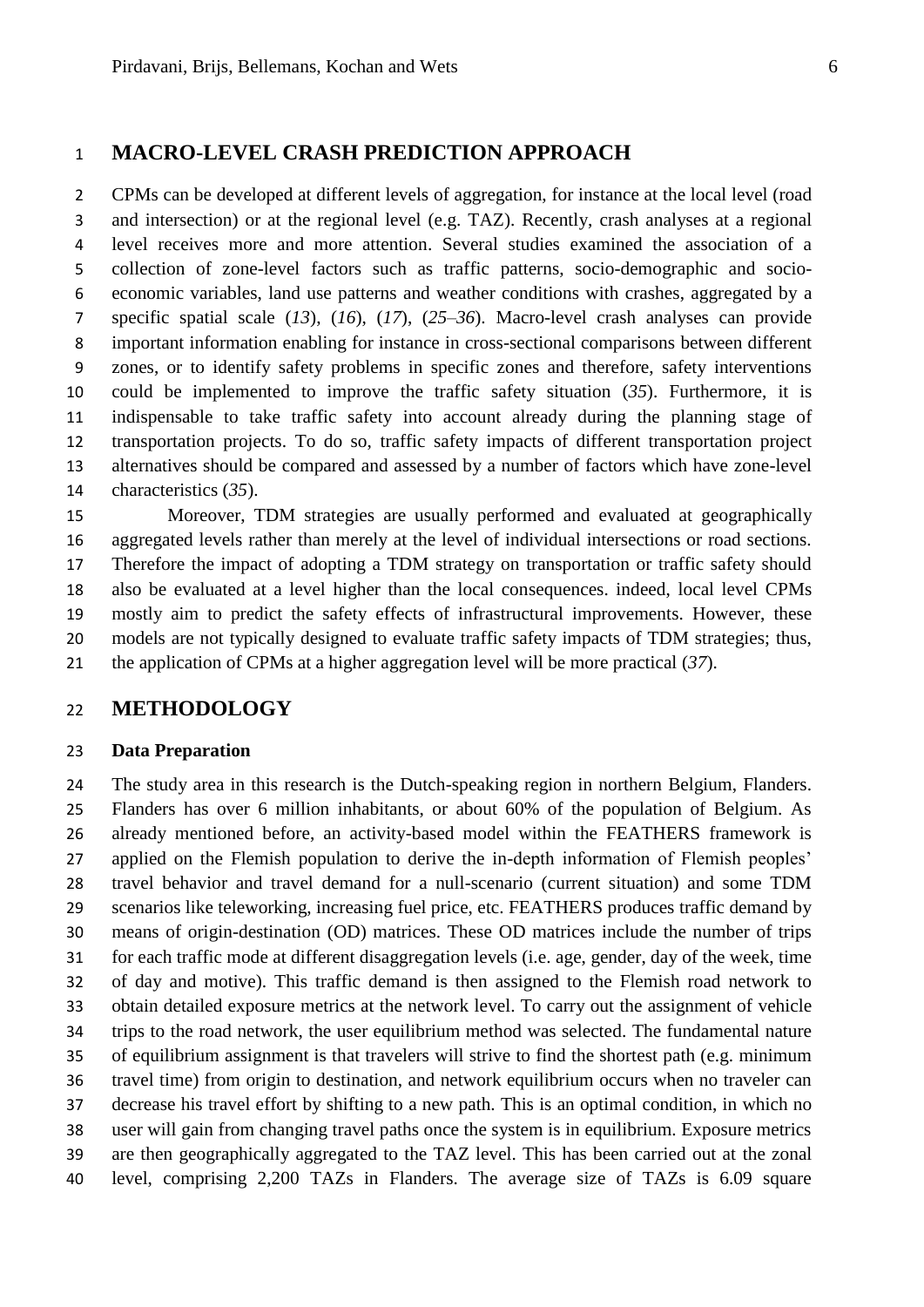1 kilometers with a standard deviation of 4.78 square kilometers. In addition, a set of socio-2 demographic and road network variables were collected for each TAZ (see Table 1).

 According to the literature, "exposure" (i.e. number of trips (NOTs) and VKT) (*12– 16*), (*36*), (*38*), "number of intersections" (*16*), (*26*), (*39*), (*40*), "income level" (*16*), (*29*), (*32*), (*34*), (*35*), "degree of urbanization" (*16*), (*39*), "speed" (*26*), "number of inhabitants" (*34*), (*39*), etc., are found to be important predictors of crashes. The crash data used in this study consist of a geo-coded set of fatal and injury crashes that occurred during the period 2004 to 2007. Table 1 shows a list of selected variables, together with their definition and descriptive statistics, which have been used in developing the ZCPMs presented in this paper.

|                                    | <b>Variable</b>                                                                                                                                                                            | <b>Definition</b>                                                                            | Average | Min              | <b>Max</b>   | <b>SD</b>              |
|------------------------------------|--------------------------------------------------------------------------------------------------------------------------------------------------------------------------------------------|----------------------------------------------------------------------------------------------|---------|------------------|--------------|------------------------|
| Dependent variables                | <b>CCFS</b>                                                                                                                                                                                | total Car-Car/Fatal and Severe injury crashes observed in a TAZ<br>2.82<br>$(2004 - 2007)$   |         | $\mathbf{0}$     | 21           | 3.04                   |
|                                    | <b>CCSL</b>                                                                                                                                                                                | total Car-Car/Slight injury crashes observed in a TAZ (2004-<br>19.17<br>2007)               |         | $\theta$         | 226          | 20.73                  |
|                                    | <b>CSFS</b>                                                                                                                                                                                | total Car-Slow mode/Fatal and Severe injury crashes observed in<br>1.32<br>a TAZ (2004-2007) |         | $\theta$         | 15           | 2.04                   |
|                                    | <b>CSSL</b>                                                                                                                                                                                | total Car-Slow mode/Slight injury crashes observed in a TAZ<br>$(2004 - 2007)$               | 10.09   | $\theta$         | 192          | 17.94                  |
| Exposure variables                 | NOTs Car                                                                                                                                                                                   | average daily number of car trips originating/arriving from/at a<br>TAZ                      |         | $\theta$         | 18111.4      | 2869.8                 |
|                                    | <b>NOTs Slow</b>                                                                                                                                                                           | average daily number of slow-mode trips originating/arriving<br>1018.2<br>from/at a TAZ      |         | $\mathbf{0}$     | 11587        | 1321.6                 |
|                                    | Motorway VKT                                                                                                                                                                               | average daily vehicle kilometers traveled on motorways in a TAZ 27471.82                     |         | $\overline{0}$   | 946152.8     | 84669.53               |
|                                    | Other Roads VKT                                                                                                                                                                            | average daily vehicle kilometers traveled on other roads in a TAZ 26662.85                   |         | $\overline{0}$   | 303237.6     | 28133.04               |
| Network variables                  | Capacity                                                                                                                                                                                   | hourly average capacity of links in a TAZ                                                    |         | 1200             | 7348.1       | 554.6                  |
|                                    | Intersection                                                                                                                                                                               | total number of intersections in a TAZ                                                       |         | $\theta$         | 40           | 5.9                    |
|                                    | Urban                                                                                                                                                                                      | Is the TAZ in an urban area?<br>"No" represented by 0<br>$\theta$<br>"Yes" represented by 1  |         | $\mathbf{0}$     | $\mathbf{1}$ | $\lbrack$ <sup>a</sup> |
|                                    | Suburban                                                                                                                                                                                   | Is the TAZ in a suburban area?<br>"No" represented by 0<br>"Yes" represented by 1            |         | $\boldsymbol{0}$ | 1            |                        |
| Socio-<br>demographic<br>variables | average income of residents in a TAZ described as below:<br>Income Level<br>"Monthly salary less than 2249 Euro" represented by 0<br>"Monthly salary more than 2250 Euro" represented by 1 |                                                                                              | 1       | $\boldsymbol{0}$ | $\mathbf{1}$ |                        |
|                                    | 11.1                                                                                                                                                                                       |                                                                                              |         |                  |              |                        |

10 TABLE 1 Selected Variables to Develop ZCPMs

a: Data not applicable.

11

#### 12 **Motivation for Conducting Spatial Analysis**

 The most common modeling framework for ZCPMs is the Generalized Linear Modeling (GLM) framework (*12*), (*14*), (*16*), (*17*), (*25–27*), (*29–31*), (*38–45*). Within a GLM framework, fixed coefficient estimates explain the association between the dependent variable and a set of explanatory variables. In other words, a single model is fitted on the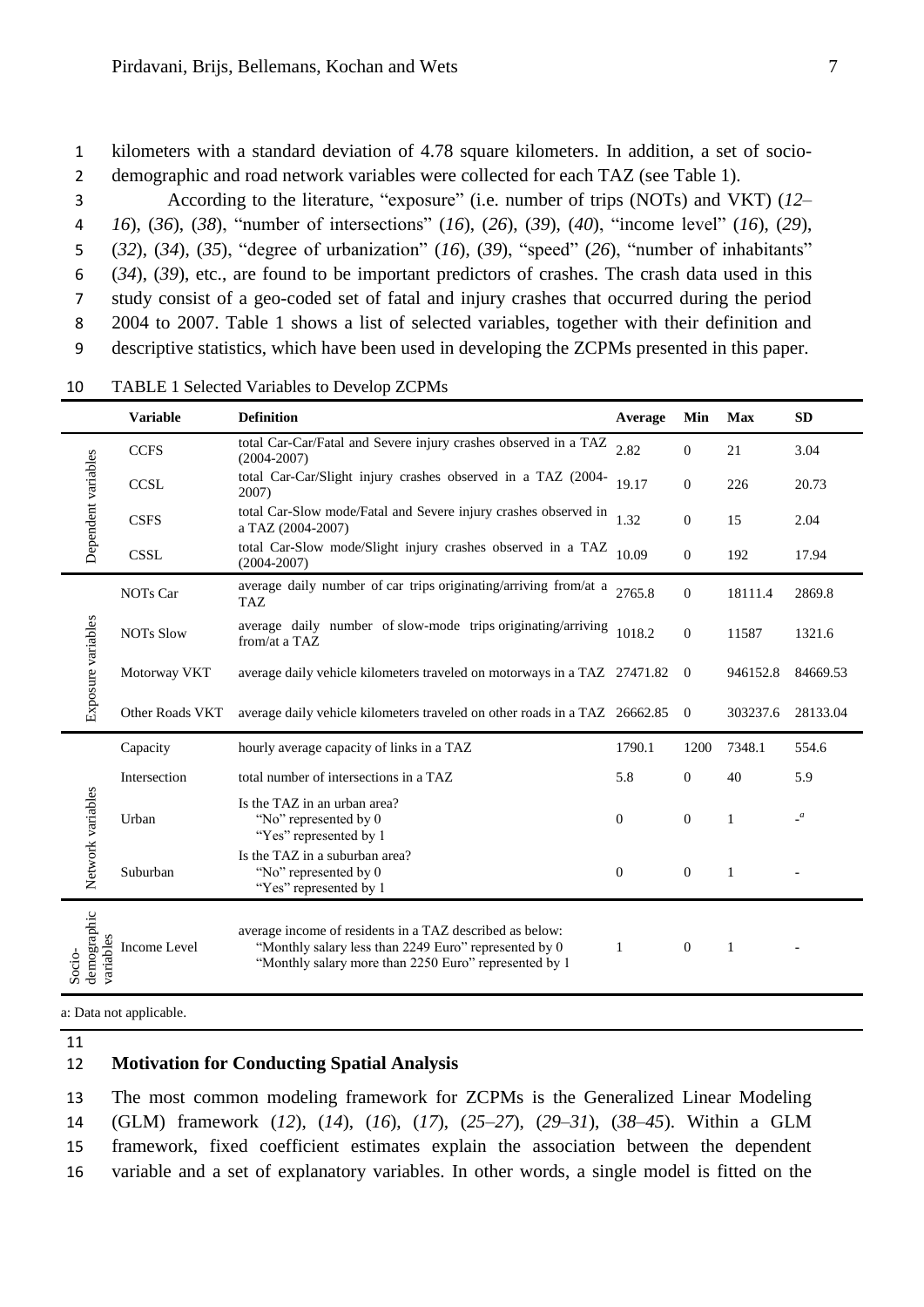observed data for all locations (TAZs). However, not surprisingly different spatial variation, which is often referred to as "spatial non-stationarity", may be observed for different explanatory variables especially where the study area is relatively large. Neglecting this spatial variation may deteriorate the predictive power of ZCPMs and also has impacts on significance of explanatory variables. Checking for the existence of spatial correlation of dependent and explanatory variables can be carried out by means of different statistical tests such as "Moran's autocorrelation coefficient" commonly referred to as Moran's *I*. The results of the analysis indicate the necessity of considering this spatial correlation since the spatial

status of all variables are found to be non-stationary.

#### **Model Construction**

 Inclusion of spatial variation in traffic safety studies has been considered by several researchers. However, there are different spatial modeling techniques that can be applied. Auto-logistic models, Conditional Auto-regression (CAR) models, Simultaneous Auto- regression (SAR) models, Spatial Error Models (SEM), Generalized Estimating Equation (GEE) models, Full-Bayesian Spatial models, Bayesian Poisson-lognormal models are some of the most employed techniques to conduct spatial modeling in traffic safety (*29*), (*32*), (*35*), (*46–53*). The output of these models are still fixed variable estimates for all locations, however spatial variation is taken into account.

 Another solution for taking spatial variation into account is developing a set of local models, so called Geographically Weighted Regression (GWR) models (*54*). These models rely on the calibration of multiple regression models for different geographical entities. The GWR technique can be adapted to GLM models and form Geographically Weighted Generalized Linear Models (GWGLMs) (*54*). GWGLMs are able to model count data (such as number of crashes) while simultaneously accounting for spatial non-stationarity. Hadayeghi et al. (*36*) used the GWR technique in conjunction with the GLM framework using the Poisson error distribution.

 They developed different Geographically Weighted Poisson Regression (GWPR) models to associate the relationship between crashes and a set of predictors. The comparison between GLMs and GWPR models revealed that the GWPR models clearly outperform the GLMs since they are capable of capturing spatially dependent relationships.

 Reviewing the literature for different model forms showed that the following GLM model has been widely used in different studies (*12*), (*16*), (*38*), (*40*), (*44*):

$$
E(C) = \beta_0 \times (Exposure)^{\beta_1} \times e^{\sum_{i=2}^{n} \beta_i x_i}
$$
 (1)

Where;

34  $E(C)$  is the expected crash frequency,  $\beta_0$  and  $\beta_i$  are model parameters, *Exposure* is the 35 exposure variable (e.g. VKT or NOTs) and  $x_i$ 's are the other explanatory variables.

 Logarithmic transformation of equation (1) when considering only one exposure variable yields:

$$
ln[E(C)] = ln(\beta_0) + \beta_1 ln(Exposure) + \beta_2 x_2 + \beta_3 x_3 + ... + \beta_n x_n
$$
 (2)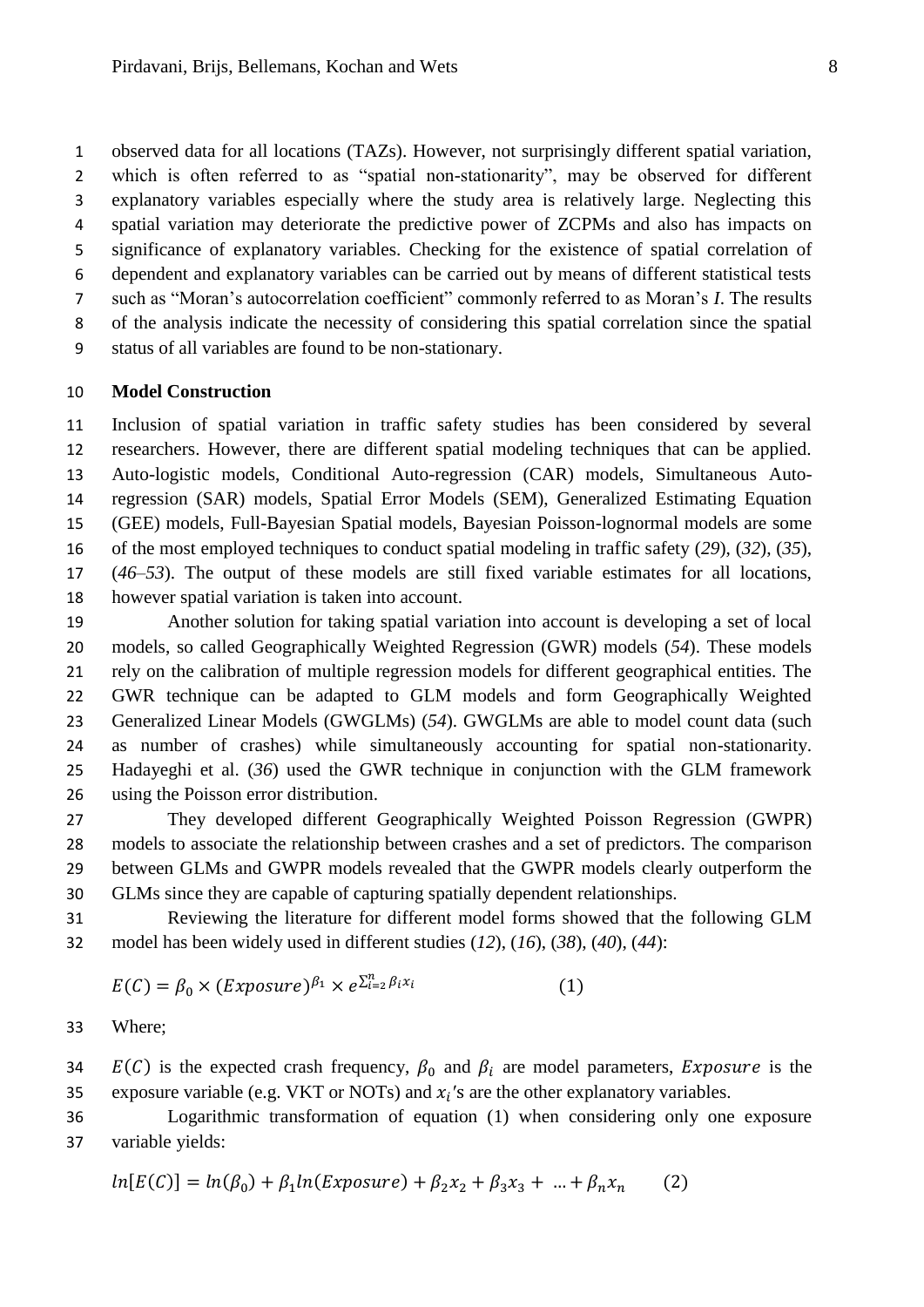The Geographically Weighted form of Equation (2) would be:

#### $\mathfrak{b}$  $\overline{\phantom{a}}$ )  $\big($  $\big)$  $\overline{\phantom{a}}$  $\mathcal{)}$

$$
n[E(C)(l_i)] = ln(\beta_0(l_i)) + \beta_1(l_i)ln(Exposure) + \beta_2(l_i)x_2 + \dots + \beta_n(l_i)x_n
$$
 (3)

 The output of these models will be different location-specific estimates for each case (here each TAZ). All variable estimates are functions of each location (here the centroid of 5 each TAZ),  $\mathbf{l}_i = (x_i, y_i)$  representing the x and y coordinates of the i<sup>th</sup> TAZ.

 To account for severity of crashes, different models are developed at different severity levels; i.e. "fatal + severe injury" and "slight injury" crashes. Moreover, TDM scenarios have different safety impacts on different road users. For instance, if implementing a TDM scenario results in transferring individuals out of private vehicles to non-motorized modes, safety level of car users might be improved, but injury risk for pedestrians or cyclists are increased. Therefore, to address this issue, crashes are further disaggregated into two types namely "Car-Car" and "Car-Slowmode" crashes ("Slowmode" comprises pedestrians and cyclists) and different models are fitted for these different crash types. Hence, four GWPR models are developed to associate the relationship between crash frequency and the explanatory variables. These models are constructed using a SAS macro program (*55*). The 16 selected models are shown in Table 2 represented by the minimum, maximum,  $1<sup>st</sup>$  quartile, 17 median and  $3<sup>rd</sup>$  quartile of the parameter estimates.

## **Traffic Safety Evaluation Process**

 OD matrices for both the null scenario and the teleworking scenario were derived from FEATHERS for scenario evaluation. After assigning the travel demand to the road network, 21 all required variables become available to set up the evaluation task. Now, the final ZCPMs (see Table 2) are applied and crashes are predicted for each TAZ. The traffic safety evaluation can then be conducted by comparing the NOCs predicted by the final ZCPMs for the null and the teleworking scenario. Figure 1 depicts the conceptual framework of the traffic safety evaluation process in more detail.

 In order to better understand the traffic safety impacts of the teleworking scenario, it is interesting to have a look at the changes in the traffic-related attributes playing a role in the whole chain due to the teleworking scenario. It turns out that the teleworking scenario reduces the average number of daily car trips by 1.465%, car passenger trips by 0.208%, public transportation trips by 1.879% and slow mode trips by 0.973%. Moreover, the analyses show that the total VKT decreases by 3.152% after implementing the teleworking scenario.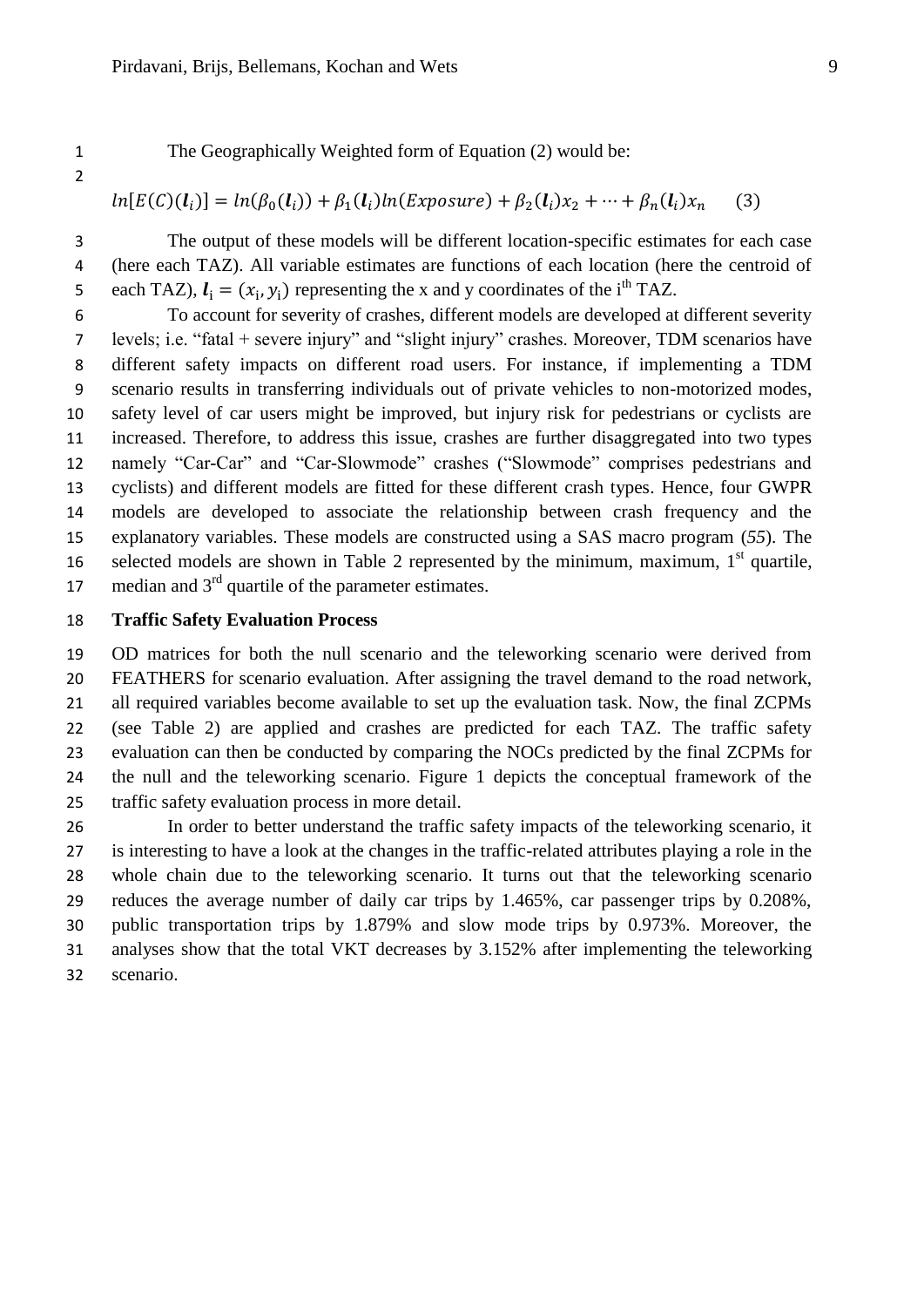|                     | Model #1 (CCFS)                                     | Model #2 (CCSL)                               | Model #3 (CSFS)                                  | Model #4 (CSSL)                                    |
|---------------------|-----------------------------------------------------|-----------------------------------------------|--------------------------------------------------|----------------------------------------------------|
| Coefficients        | Estimates                                           | Estimates                                     | Estimates                                        | Estimates                                          |
| (Intercept)         | $-9.763, -2.692$<br>$(-6.517, -5.569, -4.445)^{a}$  | $-7.356, -3.077$<br>$(-5.611,-4.944,-4.196)$  | $-11.797, -5.453$<br>$(-7.889,-7.317,-6.833)$    | $-10.897, -3.994$<br>$(-6.574,-6.075,-5.63)$       |
| ln(NOTs Car)        | $-0.035, 0.632$<br>(0.093, 0.184, 0.268)            | 0.194, 0.622<br>(0.352, 0.424, 0.479)         |                                                  |                                                    |
| $ln(NOTs$ Slow)     |                                                     |                                               | 0.484, 1.222<br>(0.616, 0.745, 0.838)            | 0.621, 1.165<br>(0.794, 0.917, 1.008)              |
| ln(Motorways VKT)   | $-0.036, 0.047$<br>$(-0.002, 0.013, 0.022)$         | $-0.022, 0.041$<br>(0.001, 0.011, 0.018)      | $-0.073, 0.023$<br>$(-0.04, -0.02, -0.007)$      | $-0.054, 0.044$<br>$(-0.019,-0.008,0.004)$         |
| In(Other Roads VKT) | 0.169, 0.669<br>(0.348, 0.42, 0.465)                | 0.171, 0.632<br>(0.296, 0.342, 0.395)         | $-0.05, 0.511$<br>(0.163, 0.239, 0.311)          | 0.0243, 0.361<br>(0.133, 0.178, 0.229)             |
| Capacity            | $2.8e-5$ , $1.003e-3$<br>$(3.3e-4, 4.5e-4, 6.3e-4)$ | 6.5 e-6, 9.8e-4<br>$(3.5e-4, 4.8e-4, 6.3e-4)$ | $-4.2e-4$ , 8.2e-4<br>$(3.3e-5, 1.6e-4, 3.5e-4)$ | $-7.02e-4, 6.06e-4$<br>$(-8.4e-5, 4.2e-5, 1.9e-4)$ |
| Intersection        | $-0.0296, 0.0611$<br>(0.007, 0.019, 0.029)          | $-0.0096, 0.0484$<br>(0.017, 0.022, 0.026)    | $-0.063, 0.086$<br>(0.003, 0.012, 0.023)         | $-0.0523, 0.056$<br>(0.005, 0.015, 0.027)          |
| Income level        |                                                     | $-0.467, 0.637$<br>$(-0.185,-0.109,0.053)$    | $-0.562, 1.97$<br>$(-0.25,-0.129,0.089)$         | $-0.658, 2.525$<br>$(-0.209,-0.078,0.062)$         |
| Urban               | $-1.829, -0.017$<br>$(-0.89,-0.68,-0.37)$           |                                               |                                                  | $-0.193, 1.216$<br>(0.359, 0.619, 0.86)            |
| Suburban            | $-0.85, 0.138$<br>$(-0.4,-0.29,-0.147)$             |                                               |                                                  | $-0.219, 0.841$<br>(0.165, 0.325, 0.409)           |
| $PCC^b$             | 0.735                                               | 0.907                                         | 0.789                                            | 0.952                                              |

## 1 TABLE 2 Model Estimates for the Final Chosen ZCPMs

a: minimum, maximum,  $(1<sup>st</sup>$  quartile, median,  $3<sup>rd</sup>$  quartile) of the parameter estimates.

b: Pearson Correlation Coefficient (PCC) between observed and predicted crash values.

| $\overline{2}$   |  |
|------------------|--|
| $\mathbf{3}$     |  |
| $\sqrt{4}$       |  |
| 5                |  |
| $\boldsymbol{6}$ |  |
| $\overline{7}$   |  |
| $\,8\,$          |  |
| $\boldsymbol{9}$ |  |
| $10\,$           |  |
| $11\,$           |  |
| 12               |  |
|                  |  |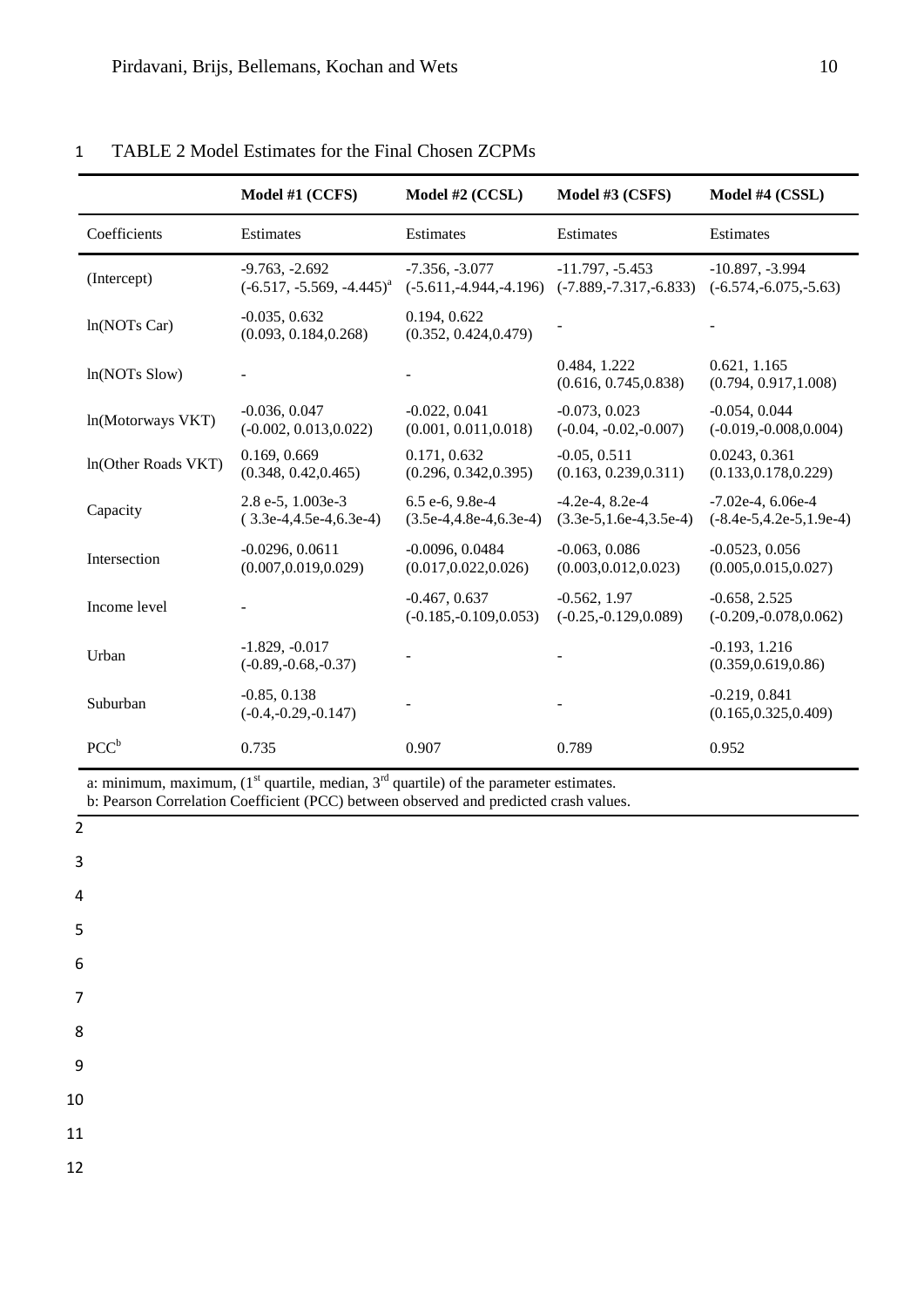

20 FIGURE 1 Conceptual framework of the traffic safety evaluation process.

# 21 **RESULTS**

 Furthermore, in the teleworking scenario the total predicted number of crashes decreases compared to the null scenario as a result of this reduced exposure. The results show that the total number of CCFS and CCSL crashes is predicted to decrease by 173.4 and 1199.8 units respectively over a period of 4 years (-2.84% and -2.84%). Likewise, the total number of CSFS and CSSL crashes is predicted to decrease by 72.5 and 470.5 units respectively for the same period of 4 years (-2.46% and -2.13%). NOCs have increased in some TAZs as a result of an increase in travel demand and exposure in those specific TAZs while they are decreased in most TAZs. The reason for the increase of NOCs in a limited number of TAZs – specifically for CSFS and CSSL crashes – can be explained by a secondary effect of the teleworking scenario where the remaining trips in teleworkers daily trip schedule are switched to other modes (e.g. Slowmode) and avoided work trips by teleworkers are partially substituted by extra generated traffic (e.g. generated traffic for shopping, bringing kids to school, etc.).

35 In the development of CSFS and CSSL models, both car and Slowmode-related 36 exposure variables were used. Following the implementation of the teleworking scenario, the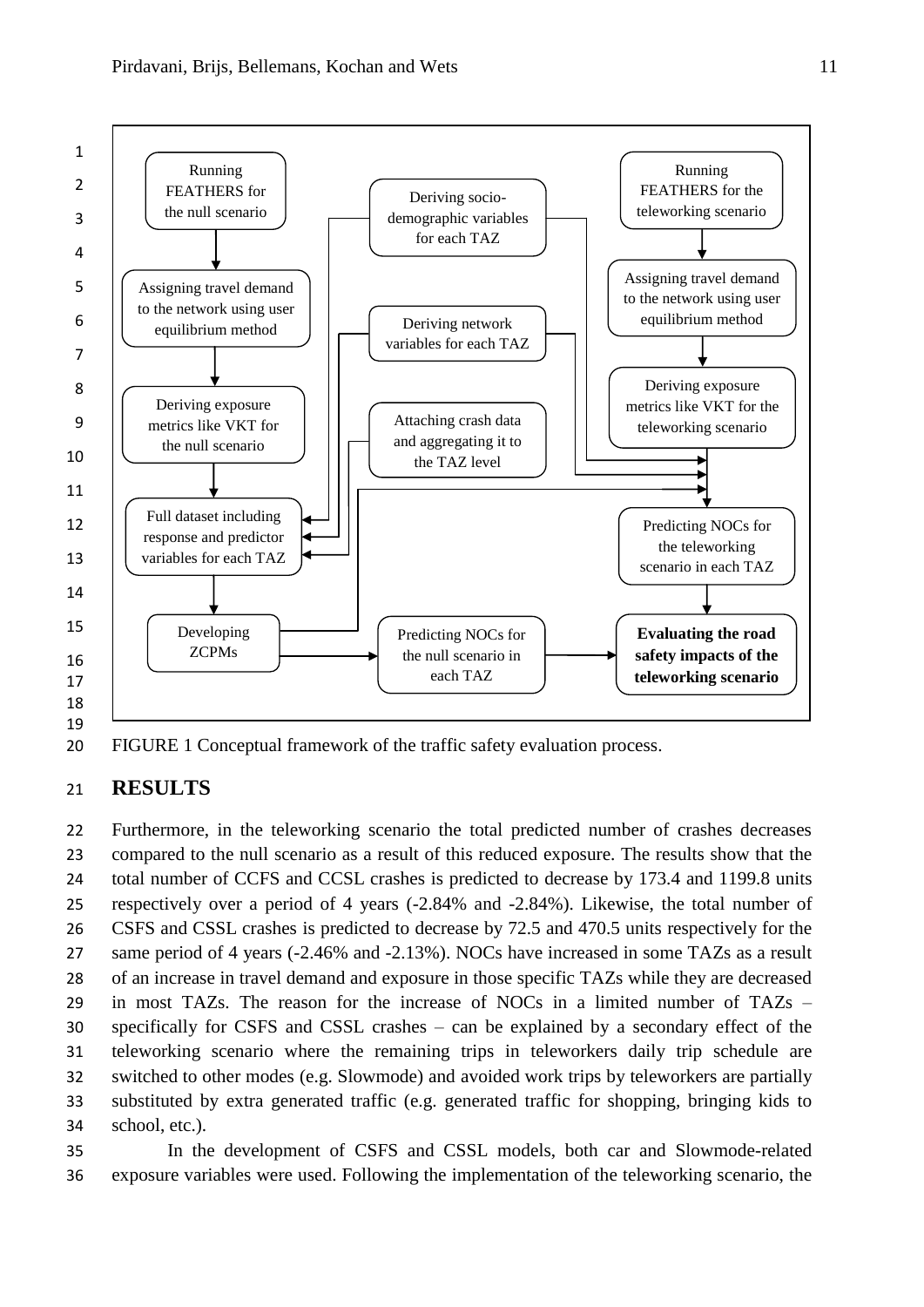- the NOCs for all TAZs may present a better pattern on how different TAZs are affected by
- the scenario. In Figure 2, the changes in the predicted NOCs are displayed for each TAZ.
- Figure 2 reveals that the reductions in CCFS and CCSL crashes are greater for urban areas.
- As explained earlier, CSFS and CSSL crashes are also predicted to decrease more
- substantially in more urbanized areas; this is evident from the corresponding maps in Figure 2 where concentrations of blue dots stand for the major cities in Flanders.
	- Changes in predicted number of CCFS crashes Changes in predicted number of CCSL crashes Changes in predicted number of CSFS crashe Changes in predicted number of CSSL crashes

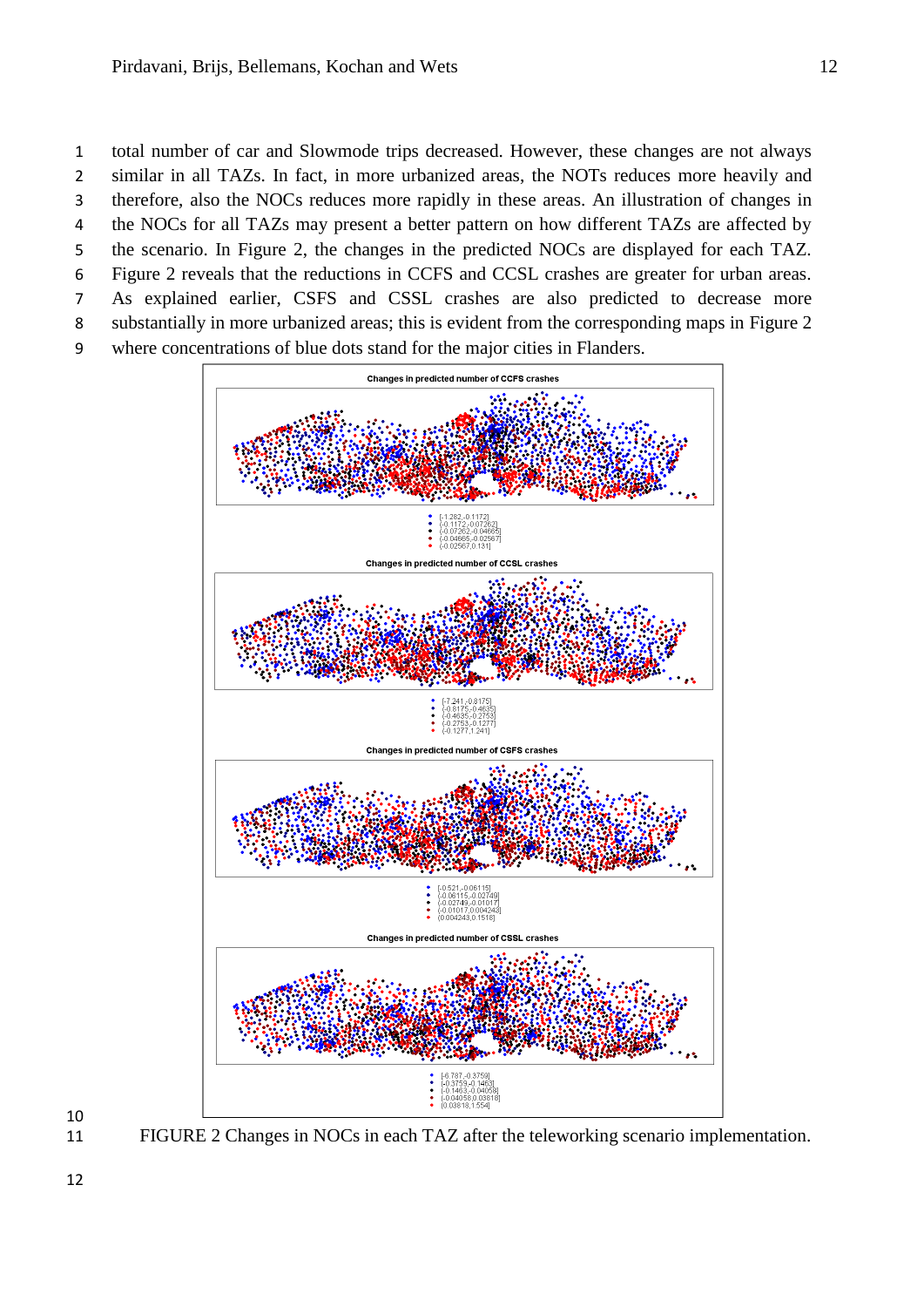# **CONCLUSIONS AND DISCUSSION**

 In this study, the traffic safety impacts of a teleworking scenario are evaluated. To this end, ZCPMs are coupled with the activity-based model, FEATHERS. Based on the results of the analyses, the following conclusions can be drawn:

 Activity-based transportation models provide an adequate range of in-depth information about individuals' travel behavior to realistically simulate and evaluate TDM strategies. The main advantage of these models is that the impact of applying a TDM strategy will be accounted for, for each individual, throughout a decision making process instead of applying the scenario on a general population level. Activity-based models, therefore, provide more reliable travel information since, unlike traditional models, TDM strategies are inherently accounted for in these models. Activity-based models follow a disaggregate modeling approach and as such, allow for a more detailed analysis of the reduction of travel demand due to the implementation of the teleworking scenario.

 Analyzing crashes at a zonal level provides important information that enables us to compare traffic safety of different zones. This information is used to identify safety problems in specific zones and consequently, implementing safety interventions to improve the traffic safety situation. Furthermore, traffic safety should be taken into account during the planning stage of transportation projects. This can be carried out by associating the NOCs with a number of factors which have macro-level characteristics, such as socio-demographic, network level exposure, etc. Moreover, TDM strategies are usually performed at geographically aggregated levels. Therefore, it seems more appropriate to also evaluate the traffic safety impacts of TDM strategies at a zonal level.

 In crash analysis, predictor variables are often found to be spatially heterogeneous especially when the study area is large enough to cover different traffic volume, urbanization and socio-demographic patterns. The results of the analysis confirm the presence of spatial variation of dependent and different explanatory variables which are used in developing crash prediction models. This was examined by computing Moran's *I* statistics for the dependent and selected explanatory variables. The results reveal the necessity of considering spatial correlation when developing crash prediction models. Therefore, different zonal GWPR models were developed, using different exposure, network and socio-demographic variables.

 The results of the comparison analysis confirm that the teleworking scenario has many impacts such as the reduction of total travel demand, VKT and total crash occurrence. On the whole, there is an average reduction of 166,756 daily trips (all types of modes) as a result of the teleworking scenario. This scenario also causes a reduction of 1.426 billion VKT per year, almost 3.152% of the total annual VKT by cars in Flanders.

 The total NOCs is predicted to decrease by 1916 over a period of 4 years. As a result of the teleworking scenario and the average reduction in travel demand, CCFS, CCSL, CSFS and CSSL crashes are predicted to decrease by 2.84%, 2.84%, 2.46% and 2.13% respectively. This illustrates that teleworking can positively affect traffic safety of different road users and that noticeable safety benefits can be achieved. However, these positive impacts are slightly lower for "Car-Slowmode" crashes.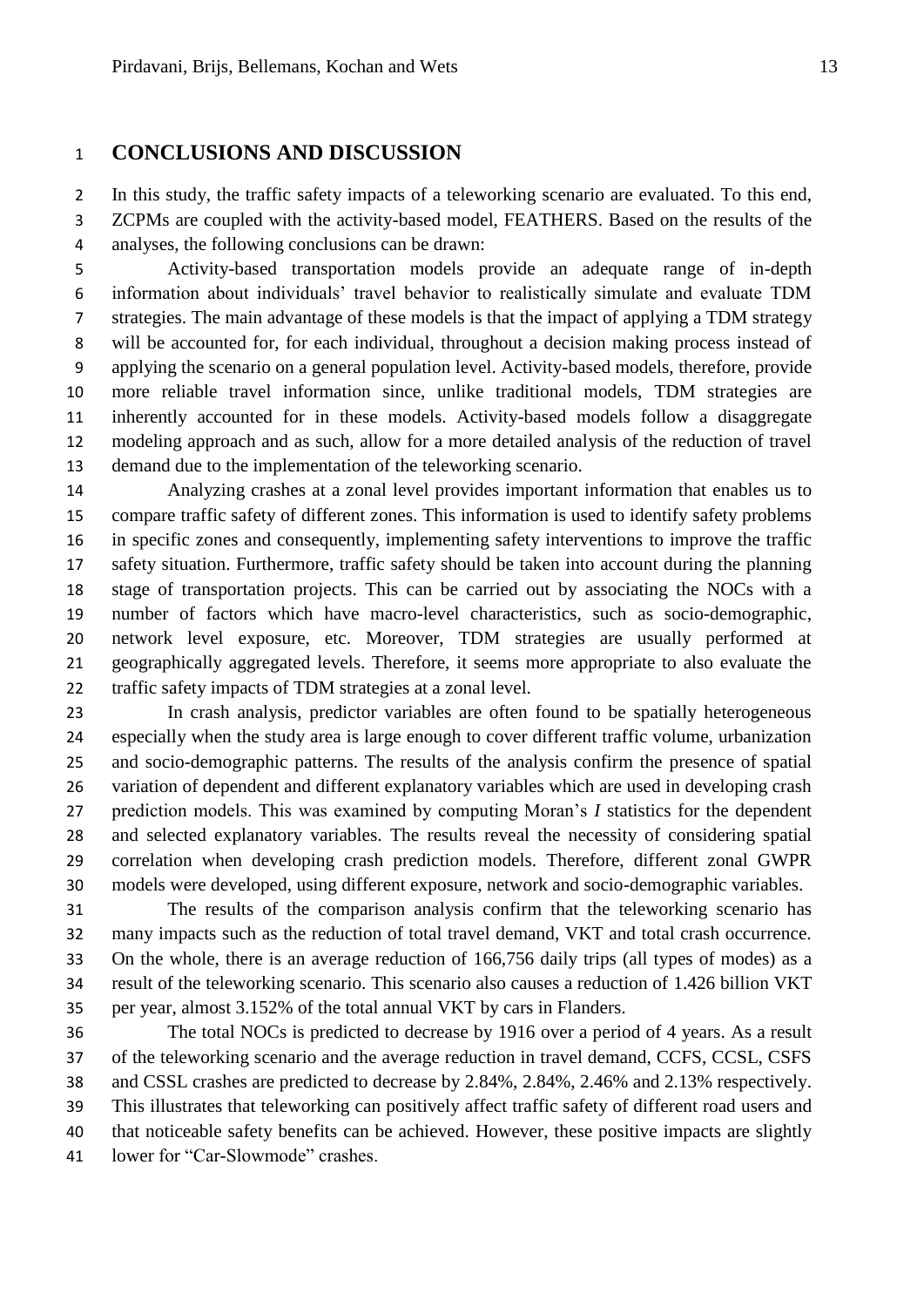When considering the changes in the NOCs at the TAZ level, it turns out that especially urbanized areas (cities) benefit most from a general reduction of "Car-Car" and "Car-Slowmode" crashes. It can be concluded that in cities, in contrast to other areas, there is a higher likelihood of finding people who telework.

- Finally, this paper presents an extension to the application of ZCPMs incorporated into TDM strategies. The results show the ability of ZCPMs as a reliable predictive tool which can be used during the planning stage of transportation projects. Nevertheless, also some limitations of this study should be mentioned.
- A constraint in application of GWPR models is that these models are not spatially transferable. This is due to the fact that GWPR models produce local parameter estimates (local models) for each TAZ which are influenced by their adjacent TAZs. Therefore, different models need to be developed for different study areas.
- The teleworking scenario studied in this research investigated the relatively short-term effects of simulating 5% of the working population as teleworkers. In other words, the model is a short-term model in the sense that neither a shift in the composition of the vehicle fleet or car ownership, nor changes in the location of businesses and/or the location choice for living as a result of the teleworking scenario are assumed. Indeed in the longer run, it can be expected that teleworkers tend to change their living location and live closer to their working place and, therefore, the magnitude of trip reduction can be diminished.
- Moreover, the real power of activity-based models has not yet been fully incorporated. In this study, the methodology relied on the aggregate daily traffic information. Activity-based models are however capable of providing disaggregate travel characteristics by differentiating between many household and person characteristics like gender, age, number of cars, etc. Hence, different types of disaggregation based on time of day, age, gender and motive are on the list of potential future research in order to take full advantage of 26 the output of activity-based models.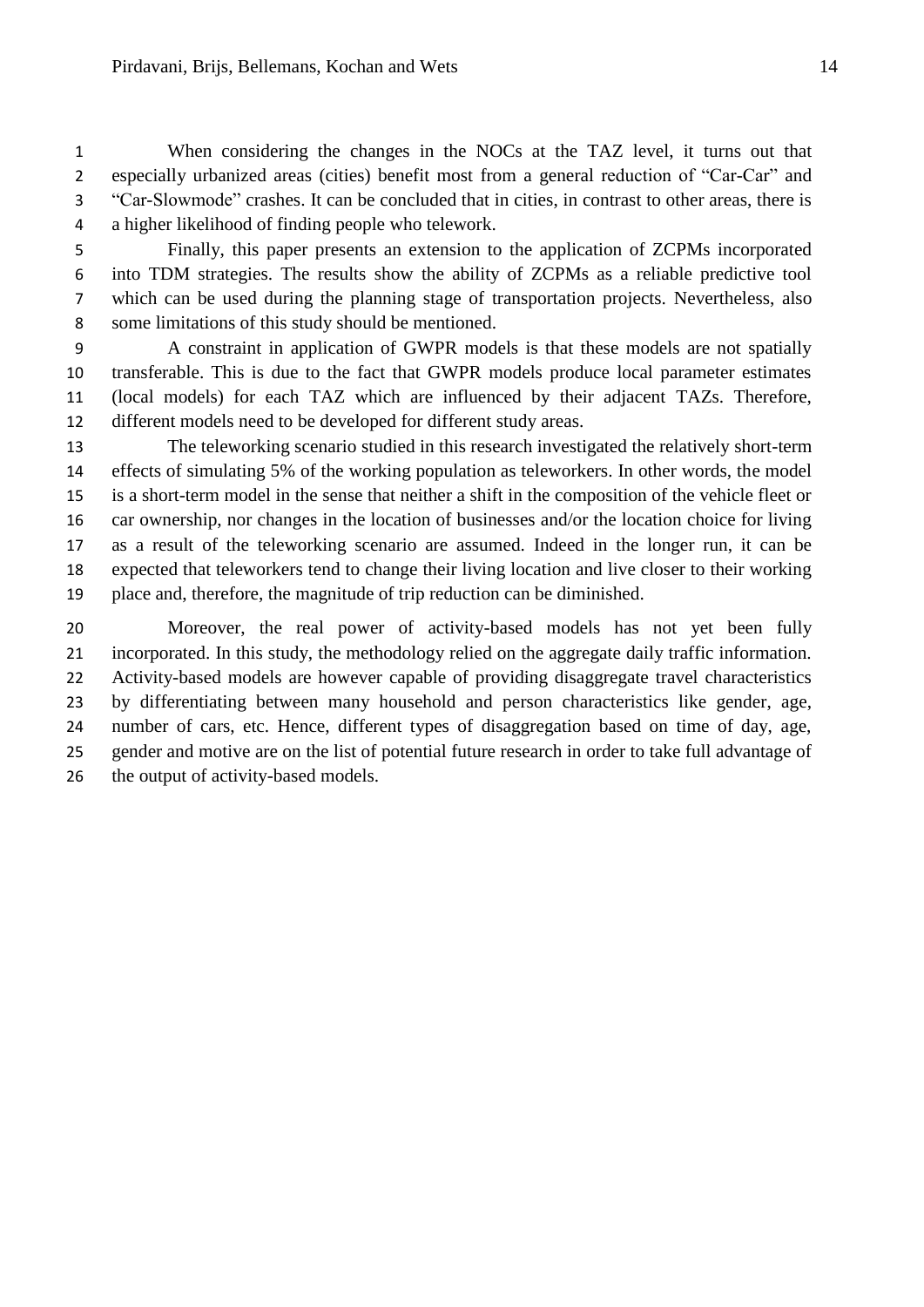# **REFERENCES**

- 2 (1) T. Litman, "The Online TDM Encyclopedia: mobility management information gateway,"<br>3 Transport Policy, vol. 10, no. 3, pp. 245–249, Jul. 2003. *Transport Policy*, vol. 10, no. 3, pp. 245–249, Jul. 2003.
- T. Litman and S. Fitzroy, "Safe Travels: Evaluating Mobility Management Traffic Safety Impacts," *Victoria Transport Policy Institute*, 2012.
- (3) D. K. Henderson and P. L. Mokhtarian, "Impacts of center-based telecommuting on travel and emissions: Analysis of the Puget Sound Demonstration Project," *Transportation Research Part*  8 *D: Transport and Environment*, vol. 1, no. 1, pp. 29–45, Sep. 1996.<br>9 (4) B. E. Koenig, D. K. Henderson, and P. L. Mokhtarian, "The trav
- (4) B. E. Koenig, D. K. Henderson, and P. L. Mokhtarian, "The travel and emissions impacts of telecommuting for the state of California Telecommuting Pilot Project," *Transportation Research Part C: Emerging Technologies*, vol. 4, no. 1, pp. 13–32, Feb. 1996.
- (5) P. L. Mokhtarian and K. V. Varma, "The trade-off between trips and distance traveled in analyzing the emissions impacts of center-based telecommuting," *Transportation Research Part D: Transport and Environment*, vol. 3, no. 6, pp. 419–428, Nov. 1998.
- (6) J. M. Nilles, "What does telework really do to us?," *World Transport Policy & Practice*, vol. 2, 16 no. 1–2, pp. 15–23, 1996.<br>17 (7) S. Choo, P. L. Mokhta
- (7) S. Choo, P. L. Mokhtarian, and I. Salomon, "Does telecommuting reduce vehicle-miles traveled? An aggregate time series analysis for the U.S.," *Transportation*, vol. 32, no. 1, pp. 37– 64, 2005.
- (8) S. Choo and P. L. Mokhtarian, "Telecommunications and travel demand and supply: Aggregate structural equation models for the US," *Transportation Research Part A: Policy and Practice*, 22 vol. 41, no. 1, pp. 4–18, Jan. 2007.<br>23 (9) S. T. Vu and U. Vandebona, "T
- (9) S. T. Vu and U. Vandebona, "Telecommuting and Its Impacts on Vehicle-km Travelled," presented at the International Congress on Modelling and Simulation, University of Canterbury, Christchurch, New Zealand, 2007.
- (10) D. Dissanayake and T. Morikawa, "Impact assessment of satellite centre-based telecommuting on travel and air quality in developing countries by exploring the link between travel behaviour and urban form," *Transportation Research Part A: Policy and Practice*, vol. 42, no. 6, pp. 883– 894, Jul. 2008.
- (11) B. Kochan, T. Bellemans, M. Cools, D. Janssens, and G. Wets, "An estimation of total vehicle travel reduction in the case of telecommuting: Detailed analyses using an activity-based modeling approach," presented at the European Transportation Conference, Glasgow, Scotland, UK, 2011.
- (12) G. R. Lovegrove, "Community-Based, Macro-Level Collision Prediction Models," University of British Columbia, University of British Columbia, 2005.
- (13) A. Hadayeghi, A. Shalaby, and B. Persaud, "Development of Planning-Level Transportation Safety Models using Full Bayesian Semiparametric Additive Techniques," *Journal of Transportation Safety & Security*, vol. 2, no. 1, pp. 45–68, 2010.
- (14) A. Naderan and J. Shahi, "Aggregate crash prediction models: Introducing crash generation concept," *Accident Analysis & Prevention*, vol. 42, no. 1, pp. 339–346, Jan. 2010.
- (15) M. Abdel-Aty, C. Siddiqui, and H. Huang, "Zonal Level Safety Evaluation Incorporating Trip Generation Effects," presented at the Transportation Research Board (TRB) 90th Annual Meeting, Washington D.C. USA, 2011.
- (16) A. Pirdavani, T. Brijs, T. Bellemans, B. Kochan, and G. Wets, "Developing Zonal Crash Prediction Models with a Focus on Application of Different Exposure Measures," *Transportation Research Record: Journal of the Transportation Research Board*, 2012.
- (17) A. Pirdavani, T. Brijs, T. Bellemans, B. Kochan, and G. Wets, "Evaluating the road safety effects of a fuel cost increase measure by means of zonal crash prediction modeling," *Accident Analysis & Prevention*, no. 0.
- (18) W. Davidson, R. Donnelly, P. Vovsha, J. Freedman, S. Ruegg, J. Hicks, J. Castiglione, and R. Picado, "Synthesis of first practices and operational research approaches in activity-based travel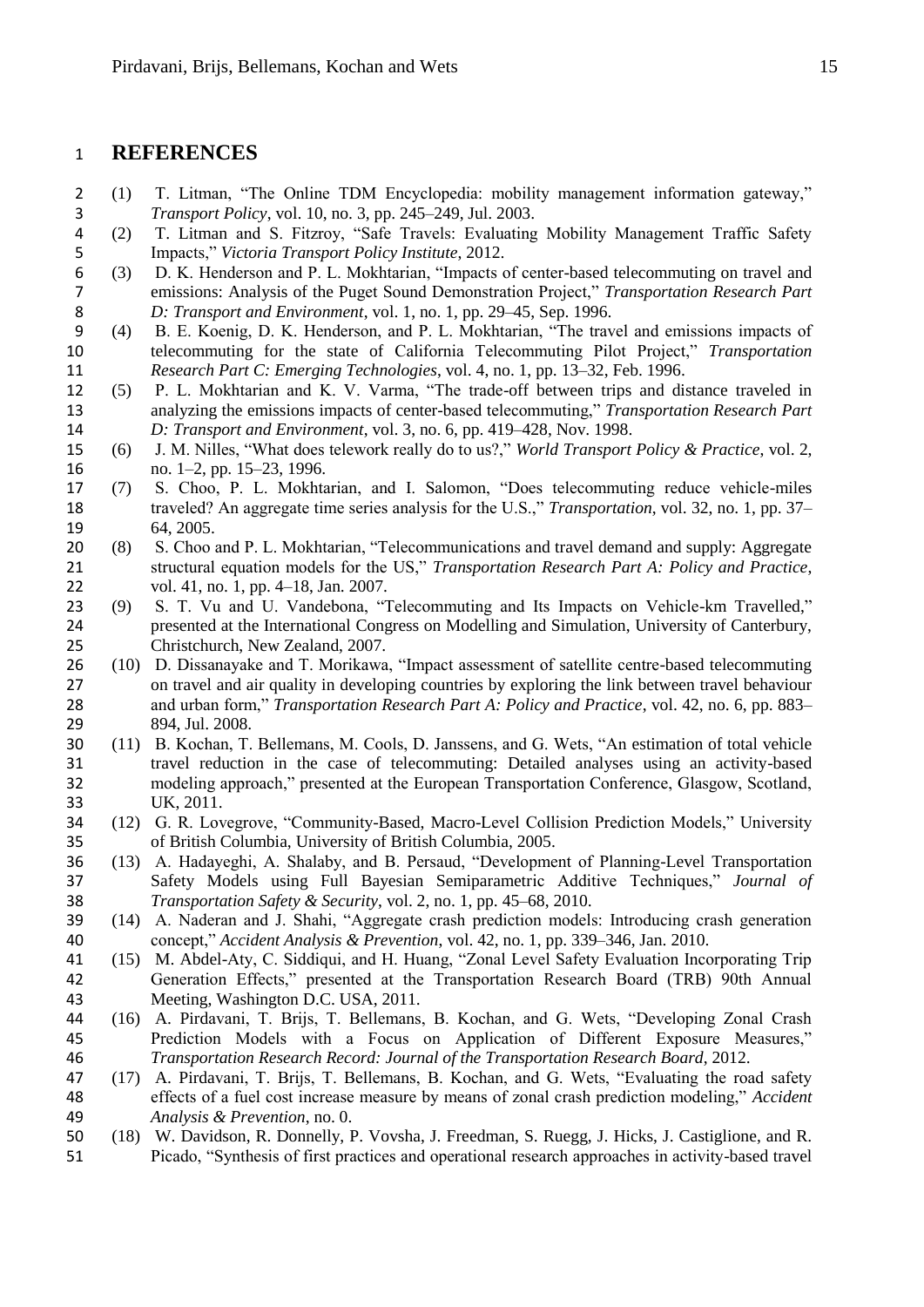demand modeling," *Transportation Research Part A: Policy and Practice*, vol. 41, no. 5, pp. 2 464–488, 2007.<br>3 (19) P. Vovsha and

- (19) P. Vovsha and M. Bradley, "Advanced Activity-Based Models in Context of Planning 4 Decisions," *Transportation Research Record: Journal of the Transportation Research Board*, vol. 1981, no. -1, pp. 34–41, Jan. 2006. vol. 1981, no. -1, pp. 34–41, Jan. 2006.
- (20) D. Janssens, G. Wets, H. J. P. Timmermans, and T. A. Arentze, "Modelling Short-Term Dynamics in Activity-Travel Patterns: Conceptual Framework of the Feathers Model," 8 presented at the 11th World Conference on Transport Research, Berkeley CA, USA, 2007.<br>
9 (21) B. Kochan, T. Bellemans, D. Janssens, and G. Wets, "Assessing the Impact of Fuel Co
- (21) B. Kochan, T. Bellemans, D. Janssens, and G. Wets, "Assessing the Impact of Fuel Cost on Traffic Demand in Flanders Using Activity-Based Models," presented at the Travel Demand Management TDM, Vienna, Austria, 2008.
- (22) T. Bellemans, B. Kochan, D. Janssens, G. Wets, T. Arentze, and H. Timmermans, "Implementation Framework and Development Trajectory of FEATHERS Activity-Based Simulation Platform," *Transportation Research Record: Journal of the Transportation Research Board*, vol. 2175, no. -1, pp. 111–119, Dec. 2010.
- (23) B. Kochan, T. Bellemans, D. Janssens, and G. Wets, "Validation of an Activity-Based Traffic Demand Model for Flanders Implemented in the Feathers Simulation Platform," in *Computational Intelligence for Traffic and Mobility*, Atlantic Press, Forthcoming.
- (24) T. A. Arentze and H. J. P. Timmermans, "Incorporating Parametric Action Decision Trees in Computational Process Models of Activity-Travel Behavior: Theory and Illustration," pp. 567– 572, 2005.
- (25) E. Amoros, J. L. Martin, and B. Laumon, "Comparison of road crashes incidence and severity between some French counties," *Accident Analysis & Prevention*, vol. 35, no. 4, pp. 537–547, Jul. 2003.
- (26) A. Hadayeghi, A. Shalaby, and B. Persaud, "Macrolevel Accident Prediction Models for Evaluating Safety of Urban Transportation Systems," *Transportation Research Record: Journal of the Transportation Research Board*, vol. 1840, no. -1, pp. 87–95, Jan. 2003.
- (27) R. B. Noland and L. Oh, "The effect of infrastructure and demographic change on traffic- related fatalities and crashes: a case study of Illinois county-level data," *Accident Analysis & Prevention*, vol. 36, no. 4, pp. 525–532, Jul. 2004.
- (28) R. B. Noland and M. A. Quddus, "Congestion and safety: A spatial analysis of London," *Transportation Research Part A: Policy and Practice*, vol. 39, no. 7–9, pp. 737–754, Aug. 2005.
- (29) J. Aguero-Valverde and P. P. Jovanis, "Spatial analysis of fatal and injury crashes in Pennsylvania," *Accident Analysis & Prevention*, vol. 38, no. 3, pp. 618–625, May 2006.
- (30) G. R. Lovegrove and T. Sayed, "Macro-level collision prediction models for evaluating neighbourhood traffic safety," *Canadian Journal of Civil Engineering*, vol. 33, no. 5, pp. 609– 621, May 2006.
- (31) A. Hadayeghi, A. Shalaby, and B. Persaud, "Safety Prediction Models: Proactive Tool for Safety Evaluation in Urban Transportation Planning Applications," *Transportation Research Record: Journal of the Transportation Research Board*, vol. 2019, no. -1, pp. 225–236, Dec. 2007.
- (32) M. A. Quddus, "Modelling area-wide count outcomes with spatial correlation and heterogeneity: An analysis of London crash data," *Accident Analysis & Prevention*, vol. 40, no. 4, pp. 1486–1497, Jul. 2008.
- (33) G. R. Lovegrove and T. Litman, "Using Macro-Level Collision Prediction Models to Evaluate the Road Safety Effects of Mobility Management Strategies: New Empirical Tools to Promote Sustainable Development," presented at the Transportation Research Board (TRB) 87th Annual Meeting, Washington D.C. USA, 2008.
- (34) M. Wier, J. Weintraub, E. H. Humphreys, E. Seto, and R. Bhatia, "An area-level model of vehicle-pedestrian injury collisions with implications for land use and transportation planning," *Accident Analysis & Prevention*, vol. 41, no. 1, pp. 137–145, Jan. 2009.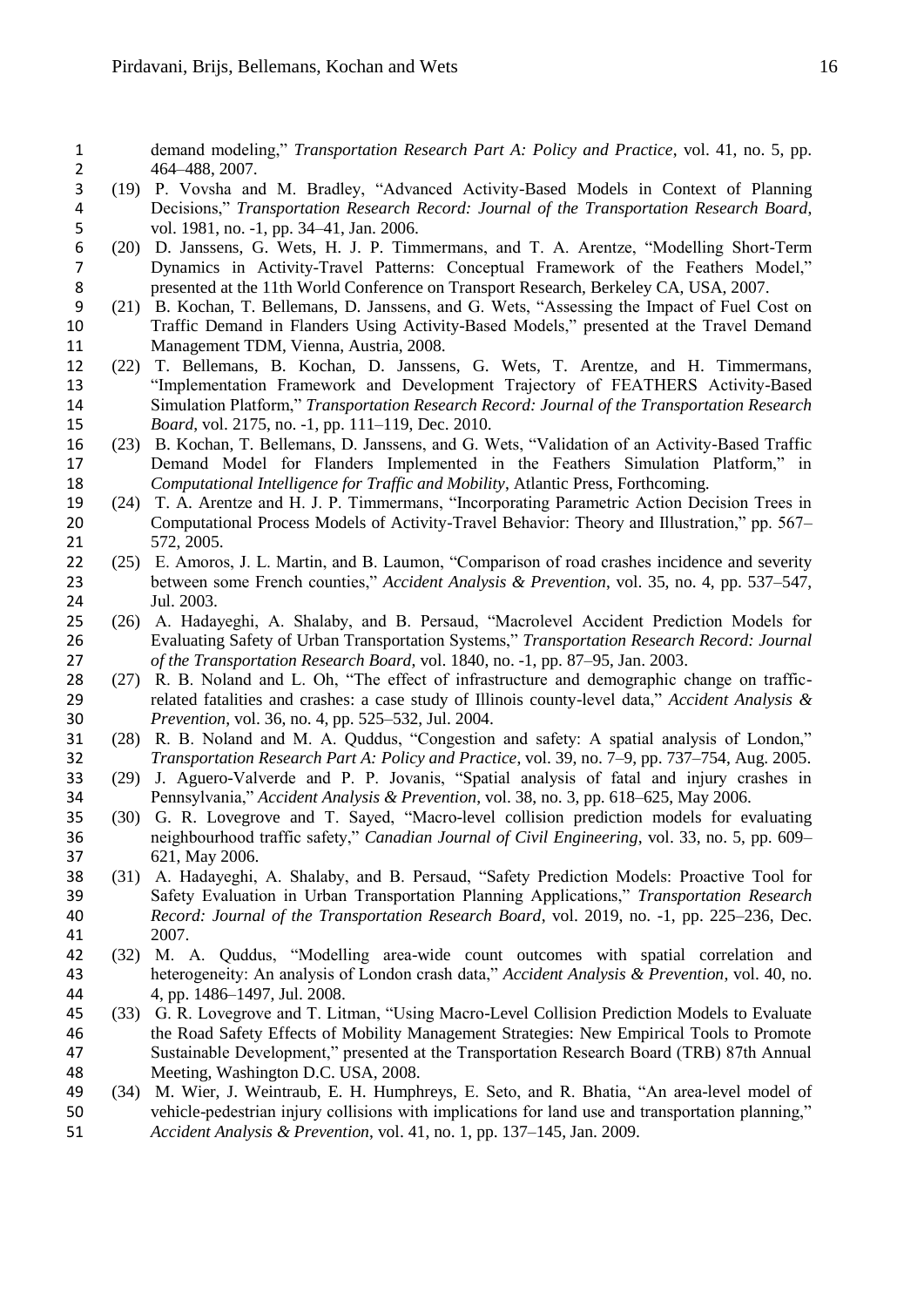- 1 (35) H. Huang, M. Abdel-Aty, and A. Darwiche, "County-Level Crash Risk Analysis in Florida,"<br>2 Transportation Research Record: Journal of the Transportation Research Board, vol. 2148, no. *Transportation Research Record: Journal of the Transportation Research Board*, vol. 2148, no. -1, pp. 27–37, Dec. 2010.
- 4 (36) A. Hadayeghi, A. S. Shalaby, and B. N. Persaud, "Development of planning level transportation safety tools using Geographically Weighted Poisson Regression," Accident Analysis & safety tools using Geographically Weighted Poisson Regression," *Accident Analysis & Prevention*, vol. 42, no. 2, pp. 676–688, Mar. 2010.
- (37) A. Tarko, M. Inerowicz, J. Ramos, and W. Li, "Tool with Road-Level Crash Prediction for Transportation Safety Planning," *Transportation Research Record: Journal of the Transportation Research Board*, vol. 2083, no. -1, pp. 16–25, Dec. 2008.
- (38) M. Abdel-Aty, C. Siddiqui, and H. Huang, "Integrating Trip and Roadway Characteristics in Managing Safety at Traffic Analysis Zones," presented at the Transportation Research Board (TRB) 90th Annual Meeting, Washington D.C. USA, 2011.
- (39) F. L. D. De Guevara, S. Washington, and J. Oh, "Forecasting Crashes at the Planning Level: Simultaneous Negative Binomial Crash Model Applied in Tucson, Arizona," *Transportation Research Record: Journal of the Transportation Research Board*, vol. 1897, no. -1, pp. 191– 16 199, Jan. 2004.
- (40) M. An, C. Casper, and W. Wu, "Using Travel Demand Model and Zonal Safety Planning Model for Safety Benefit Estimation in Project Evaluation," presented at the Transportation Research Board (TRB) 90th Annual Meeting, Washington D.C. USA, 2011.
- (41) A. Hadayeghi, A. S. Shalaby, B. N. Persaud, and C. Cheung, "Temporal transferability and updating of zonal level accident prediction models," *Accident Analysis & Prevention*, vol. 38, no. 3, pp. 579–589, May 2006.
- 23 (42) R. B. Noland and M. A. Quddus, "A spatially disaggregate analysis of road casualties in England," *Accident Analysis & Prevention*, vol. 36, no. 6, pp. 973–984, Nov. 2004. England," *Accident Analysis & Prevention*, vol. 36, no. 6, pp. 973–984, Nov. 2004.
- (43) G. Lovegrove and T. Sayed, "Macrolevel Collision Prediction Models to Enhance Traditional Reactive Road Safety Improvement Programs," *Transportation Research Record: Journal of the Transportation Research Board*, vol. 2019, no. -1, pp. 65–73, Dec. 2007.
- (44) A. Hadayeghi, "Use of Advanced Techniques to Estimate Zonal Level Safety Planning Models and Examine Their Temporal Transferability," PhD thesis, Department of Civil Engineering, University of Toronto, PhD thesis, Department of Civil Engineering, University of Toronto, 2009.
- (45) D. Lord and F. Mannering, "The statistical analysis of crash-frequency data: A review and assessment of methodological alternatives," *Transportation Research Part A: Policy and Practice*, vol. 44, no. 5, pp. 291–305, Jun. 2010.
- (46) N. Levine, K. E. Kim, and L. H. Nitz, "Spatial analysis of Honolulu motor vehicle crashes: II. Zonal generators," *Accident Analysis & Prevention*, vol. 27, no. 5, pp. 675–685, Oct. 1995.
- (47) S.-P. Miaou, J. J. Song, and B. K. Mallick, "Roadway Traffic Crash Mapping: A Space-Time Modeling Approach," *Journal of Transportation and Statistics*, vol. 6, no. 1, pp. 33–57, 2003.
- (48) B. Flahaut, "Impact of infrastructure and local environment on road unsafety: Logistic modeling with spatial autocorrelation," *Accident Analysis & Prevention*, vol. 36, no. 6, pp. 1055–1066, Nov. 2004.
- (49) J. Aguero-Valverde and P. P. Jovanis, "Analysis of Road Crash Frequency with Spatial Models," *Transportation Research Record: Journal of the Transportation Research Board*, vol. 2061, no. -1, pp. 55–63, Dec. 2008.
- (50) X. Wang and M. Abdel-Aty, "Temporal and spatial analyses of rear-end crashes at signalized intersections," *Accident Analysis & Prevention*, vol. 38, no. 6, pp. 1137–1150, Nov. 2006.
- (51) C. Wang, M. A. Quddus, and S. G. Ison, "Impact of traffic congestion on road accidents: A spatial analysis of the M25 motorway in England," *Accident Analysis & Prevention*, vol. 41, no. 4, pp. 798–808, Jul. 2009.
- (52) F. Guo, X. Wang, and M. Abdel-Aty, "Modeling signalized intersection safety with corridor-level spatial correlations," *Accident Analysis & Prevention*, vol. 42, no. 1, pp. 84–92, Jan. 2010.
- (53) C. Siddiqui, M. Abdel-Aty, and K. Choi, "Macroscopic spatial analysis of pedestrian and bicycle crashes," *Accident Analysis & Prevention*, vol. 45, no. 0, pp. 382–391, Mar. 2012.